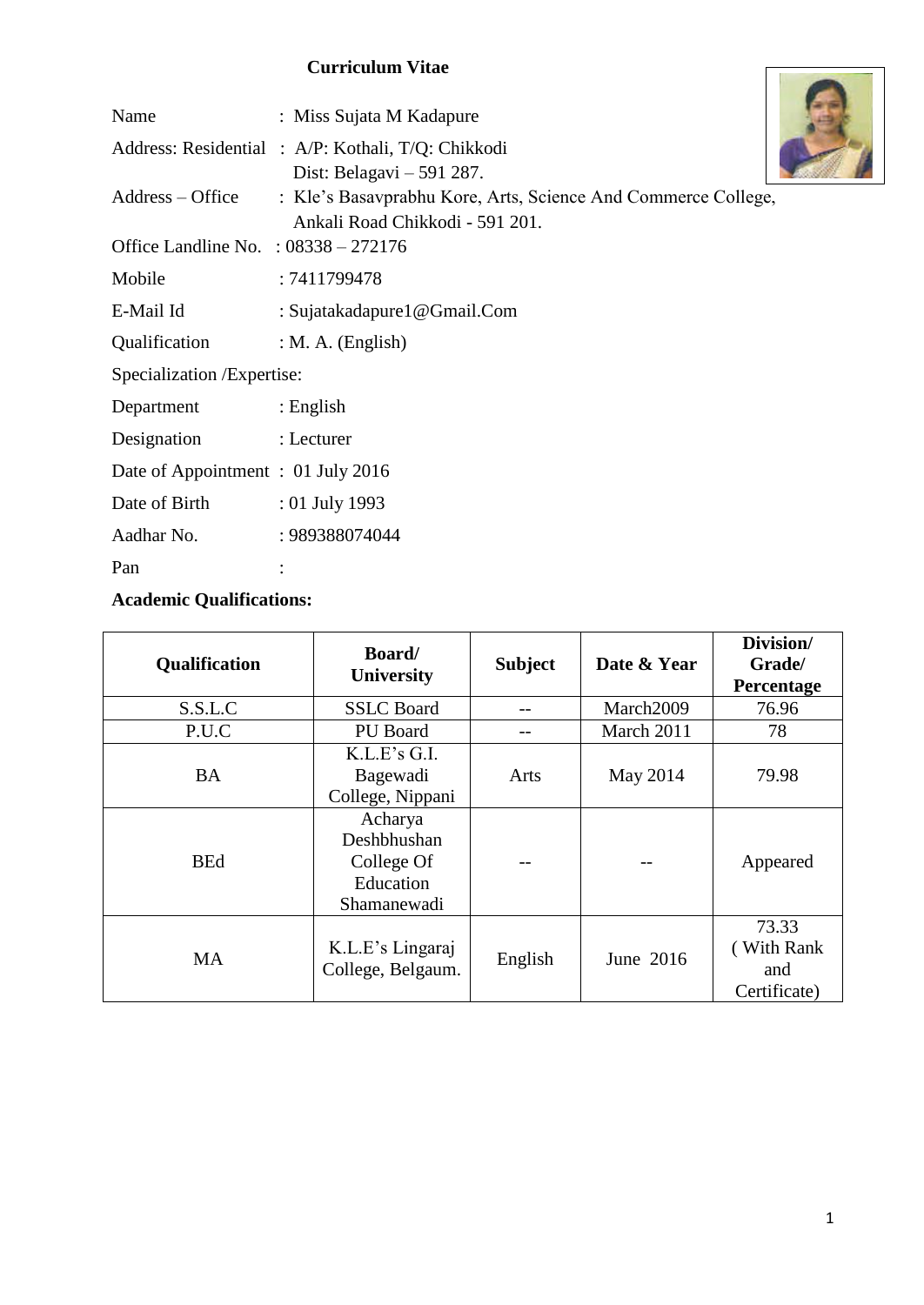# **Seminars, Conferences, Symposia, Workshops Attended:**

| SI.<br>No.     | Seminar /<br>Conference &<br><b>Level</b>        | <b>Name Of The</b><br><b>Sponsoring College /</b>                                                                                                                 | <b>Place And</b><br><b>Date</b>                            | <b>Theme Of The Seminar /</b><br>Conference                                                                                  |
|----------------|--------------------------------------------------|-------------------------------------------------------------------------------------------------------------------------------------------------------------------|------------------------------------------------------------|------------------------------------------------------------------------------------------------------------------------------|
| $\mathbf{1}$   | One day<br>Workshop                              | <b>Agency</b><br>Kle's G.I.Bagewadi<br>Arts, Science, Commerce<br>And Pg College Jointly<br>Organized With<br><b>Planning Forum</b><br>S.V.V.Y Sangha<br>Kanagala | Nippani, On 27 <sup>th</sup><br>September 2013.            | "Agriculture As An<br>Industry"                                                                                              |
| $\overline{2}$ | <b>Two Days</b><br><b>State Level</b><br>Seminar | Kle's G.H College                                                                                                                                                 | Haveri                                                     | Growth Experience Since<br>Liberalization                                                                                    |
| 3              | <b>Two Days</b><br><b>National Level</b>         | Kle's Lingaraj College                                                                                                                                            | Belagavi On 1st<br>And $2nd$ March,<br>2014                | "A.K Ramanujan And The<br>Postcolonial Theory And<br>Practice Of Translation"                                                |
| $\overline{4}$ | One Day<br>International<br>Conference           | Smt. Sommavva<br>C.Angadi, Govt, 1st<br><b>Grade College</b>                                                                                                      | K.K.Koppa,<br>Dist-Belagavi<br>On $27th$<br>September 2014 | "Current Experiments And<br>Innovations In Commerce,<br>Management, Languages<br>And Social Sciences"                        |
| 5              | One Day State<br>Level Seminar                   | Maratha Mandal's Arts,<br><b>Commerce And Science</b><br>And Home Science<br>College                                                                              | Belagavi 21 <sup>st</sup><br>August 2014                   | "Recent Trends In<br>Literature: A Global<br>Perspective"                                                                    |
| 6              | One Day<br>National<br>Seminar                   | Shri K.A.Lokapur<br>Arts, Science, Commerce,<br>Bba College &P.G<br><b>Studies</b>                                                                                | Athani, On 6 <sup>th</sup><br>September, 2014.             | Development Of<br>Contemporary Fiction In<br>Indian English Literature                                                       |
| 6              | One Day<br><b>Seminar For</b><br>Students        | K.L.E's Lingaraj<br>College                                                                                                                                       | Belagavi On<br>$20th$ September<br>2014                    | "Emerging Trends In<br>Contemporary Indian<br>English Fiction"                                                               |
| $\overline{7}$ | <b>Two Days</b><br>International<br>Conference   | <b>Garden City College</b>                                                                                                                                        | Bangalore, On<br>6th And 7 <sup>th</sup> Feb.<br>2015      | "Transitions: Literature,<br>Language And Culture-<br>Post 1980"                                                             |
| 8              | One Day<br>International<br>Conference           | Maratha Mandal's Arts,<br><b>Commerce And Science</b><br>And Home Science                                                                                         | Belagavi On 4 <sup>th</sup><br>April 2015                  | "New Trends And<br>Challenges In Commerce,<br>Management, Languages<br>And Humanities"                                       |
| 9              | One Day<br><b>National Level</b>                 | Rani Parvati Devi<br>College Of Arts And<br>Commerce                                                                                                              | Tilakwadi<br>Belagavi, 8th<br>September2015                | "The Image Of India In<br>Post-Colonial Indian<br><b>English Literature- Issues</b><br>And Challenges"                       |
| 10             | One day<br><b>National Level</b>                 | K.L.E's P.C.Jabin<br>College                                                                                                                                      | Hubbali, 15 <sup>th</sup><br>September 2015                | "Ugc's Values And Ethics<br>-One Day Seminar On<br><b>Relevance Of Value</b><br><b>Education Conflict And</b><br>Perspective |
| 11             | Three Day<br>National<br>Conference              | Academy Of<br><b>Comparative Philosophy</b><br>And Religion, Gurudev<br>Mandir, Hindwadi                                                                          | Belagavi, On<br>May21 To23,<br>$20 - 16$                   | "Paradigm Of Integral<br>Human Development In<br>The Thoughts Of Pandit<br>Dindayal Upadyay"                                 |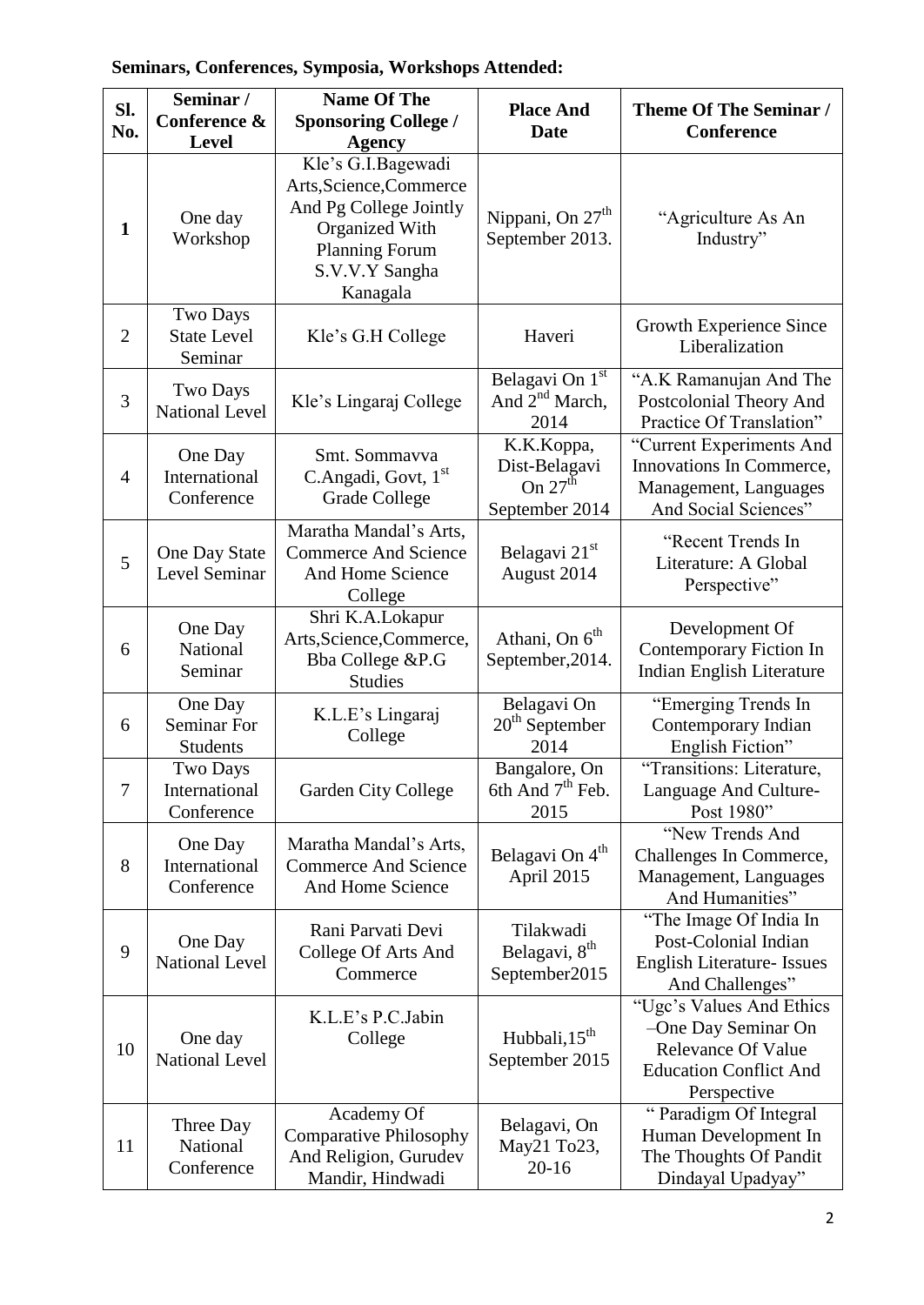| 12 | One Day<br>Workshop                            | Kle's B K College                                                                                                                                   | Chikkodi, $3rd$<br>Apr, 2016                        | Ugc Sponsored One Day<br><b>Training Programme On</b><br><b>Skill Enhancement For</b><br><b>Young Teachers</b>                  |
|----|------------------------------------------------|-----------------------------------------------------------------------------------------------------------------------------------------------------|-----------------------------------------------------|---------------------------------------------------------------------------------------------------------------------------------|
| 13 | Two Days<br><b>National Level</b>              | Department Of Pg<br>Studies In English<br>Lingaraj College And<br><b>Incollaboration With</b><br>Kevempu Bhasha<br>Bharati Pradhikara,<br>Banglore. | Belagavi<br>On24th And<br>$25^{th}$ Feb 2018        | Two Day National<br>Seminar On Cultural Turn<br>In Translation Studies                                                          |
| 14 | <b>Two Days</b><br>International<br>Conference | Department Of Hindi,<br>Karnataka University                                                                                                        | Dharwad On<br>$16^{th}$ And $17^{th}$<br>March 2018 | Ugc Sponsered Two-Day<br><b>International Conference</b><br>On "Diverse Criticism In<br>The Contemporary Indian<br>Literaturte" |

## **Paper Presented:**

| SI.<br>No.     | <b>Place And</b><br><b>Date</b>                                                                                                   | <b>Title Of The Paper</b>                                            |
|----------------|-----------------------------------------------------------------------------------------------------------------------------------|----------------------------------------------------------------------|
| $\mathbf{1}$   | Kle's G.H College Haveri                                                                                                          | "Growth Experience Since Liberalization                              |
| $\overline{2}$ | Kle's Lingaraj College<br>Belagavi On 1 <sup>st</sup> And 2 <sup>nd</sup><br>March, 2014.                                         | "A.K Ramanujan Theory On Translation"                                |
| 3              | Smt. Sommavva C.Angadi,<br>Govt, 1 <sup>st</sup> Grade College,<br>K.K.Koppa, Dist-Belagavi<br>On 27 <sup>th</sup> September 2014 | <b>Innovative Methods Of Classroom Management</b>                    |
| $\overline{4}$ | Maratha Mandal's Arts,<br><b>Commerce And Science</b><br>And Home Science<br>College Belagavi 21st<br>August 2014                 | Recent Trends In Literature: Global Perspective                      |
| 5              | K.L.E's Lingaraj College,<br>Belagavi On 20 <sup>th</sup><br>September 2014                                                       | <b>Outstanding Contemporary Indian Women Novelists.</b>              |
| 6              | <b>Garden City College</b><br>Bangalore, On 6th And 7 <sup>th</sup><br>Feb. 2015                                                  | "Perspective On Diaspora In The Fiction Of Anita Desai".             |
| 7              | Maratha Mandal's Arts,<br><b>Commerce And Science</b><br>And Home Science<br>College Belagavi On 4 <sup>th</sup><br>April 2015    | Effective Methods Of Teaching Prose For Second<br>Language Learners. |
| 8              | Rani Parvati Devi College<br>Of Arts And<br>Commerce, Tilakwadi<br>Belagavi, 8 <sup>th</sup> September<br>2015                    | "Representation Of India In Salman Rushdie's Midnight<br>Children",  |
| 9              | Department Of Psychology<br>And Physical Education                                                                                | "Food And Health"                                                    |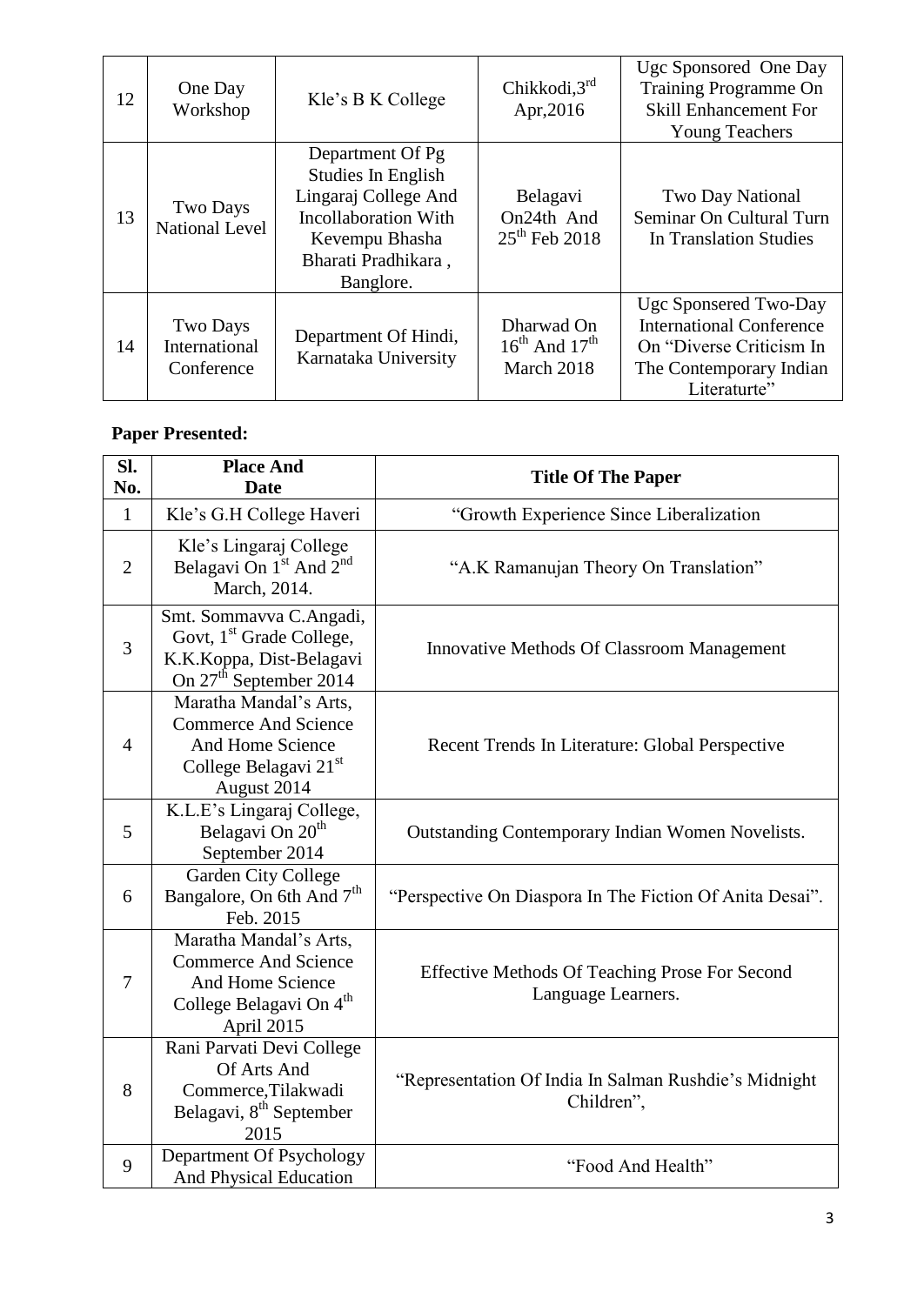|    | And Sports, Lingaraj               |                                                    |
|----|------------------------------------|----------------------------------------------------|
|    | College, Belagavion12th            |                                                    |
|    | April 2016                         |                                                    |
|    | Department Of Hindi,               |                                                    |
| 10 | Karnataka University               | "Feministic Approach To Anita Nair's Ladies Coupe" |
|    | Dharwad On $16^{th}$ And $17^{th}$ |                                                    |
|    | March 2018.                        |                                                    |
|    | Department Of Pg Studies           |                                                    |
|    | In English Lingaraj                |                                                    |
| 11 | College Belagavi And               | Changing Scenario Of Translation; Pre-Colonial To  |
|    | Kevempu Bhasha Bharati             | <b>Twentieth Century</b>                           |
|    | Pradhikara, Banglore. On           |                                                    |
|    | $24th$ And $25th$ Feb 2018         |                                                    |

# **Teaching Experience:**

| <b>Courses Taught</b><br>$\mid$ UG / PG $\mid$ | <b>Name Of The College</b> | <b>Duration</b> |
|------------------------------------------------|----------------------------|-----------------|
| B.A B.Com B.Sc                                 | KLE's B K College Chikodi  | Two Years       |

#### **Publications:**

#### **Articles:**

| Sl.<br>No.     | <b>Title</b>                                                                                | <b>Journal With</b><br><b>Volume &amp; Date</b>                                                                                                              | <b>Issn</b> | <b>Impact Factor</b> |
|----------------|---------------------------------------------------------------------------------------------|--------------------------------------------------------------------------------------------------------------------------------------------------------------|-------------|----------------------|
| 1              | <b>Innovative Methods Of</b><br><b>Classroom Management</b>                                 | <b>IJMR Vol .III,</b><br>Issue $10(VI)$ ,<br>January2015, Pg<br>No:8 International<br>Journal Of<br>Multidisciplinary<br>Research                            | 2277-9302   |                      |
| $\overline{2}$ | <b>Effective Methods Of</b><br><b>Teaching Prose For Second</b><br><b>Language Learners</b> | IRJCBSS Vol-Iv,<br>Issue I(I), April<br>2015. P.G No:47<br>International<br>Research Journal<br>Of Commerce<br><b>Business And</b><br><b>Social Sciences</b> | 2277-9310   |                      |
| 3              | Feministic Approach To Anita<br>Nair's "Ladies Coupe"                                       |                                                                                                                                                              |             |                      |

## **Chapters In Books:**

| Sl.<br>No. | <b>Title Of The Book</b> | <b>Title Of The</b><br><b>Chapter</b> | Name Of<br>The<br><b>Editor:</b> | <b>Publication</b><br><b>Details</b> | <b>Isbn</b> |
|------------|--------------------------|---------------------------------------|----------------------------------|--------------------------------------|-------------|
|            | Transitions, Literature, |                                       | Dr. Payel                        | Published by                         | 978-93-     |
|            | Language And Culture     | Chapter-01                            | Dutta                            | <b>EXCEL</b>                         | 84869-14-   |
|            | Post 1980, Souvenir      | Diaspora                              | Chowdhury                        | <b>INDIA</b>                         |             |
|            | And Book Of              |                                       | and Prof.                        | <b>PUBLISHERS</b>                    |             |